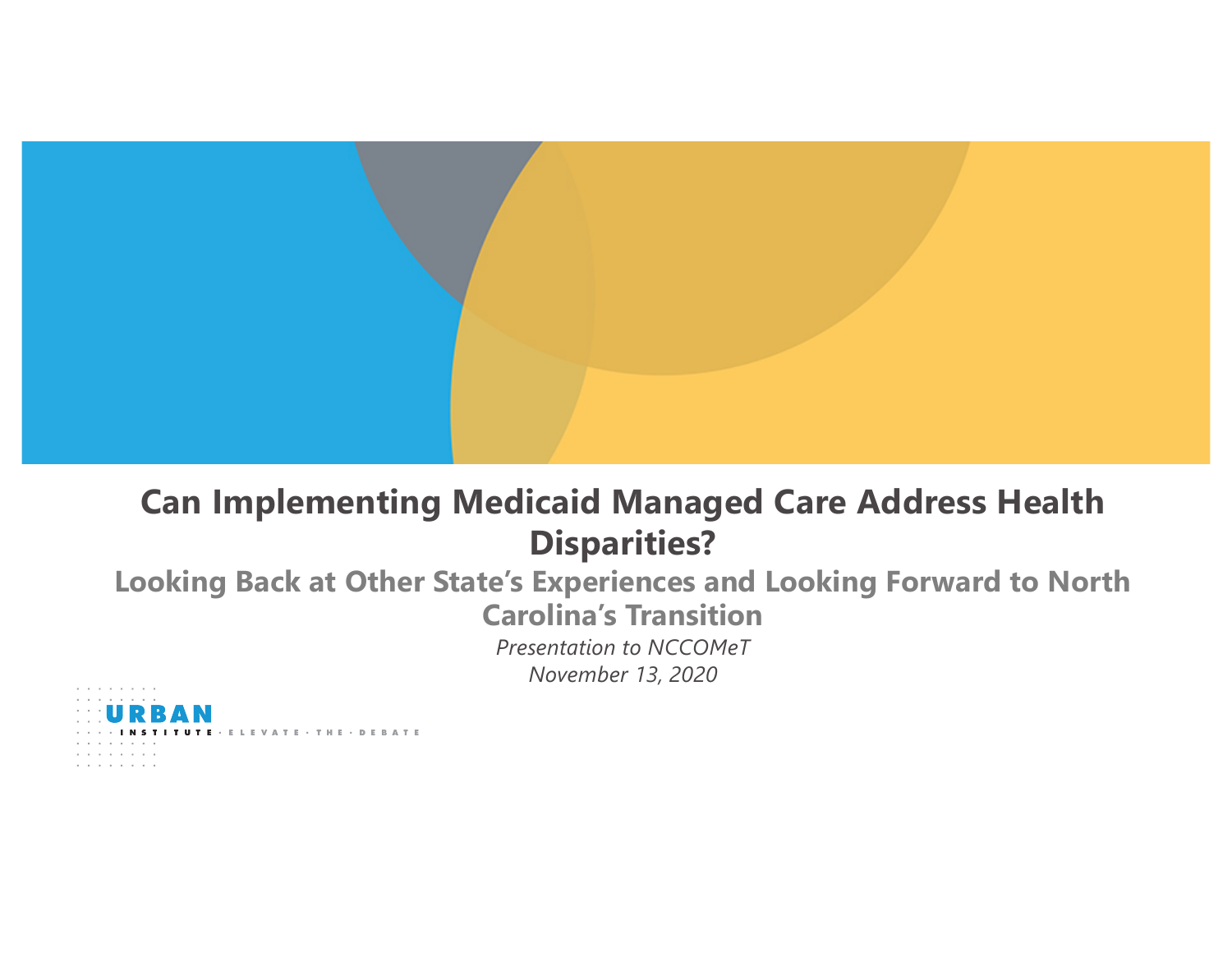## **Today we will cover:**

- **Project overview**
- Early literature scan results
- Quantitative analysis
- Qualitative analysis



■ Opportunities for engagement and next steps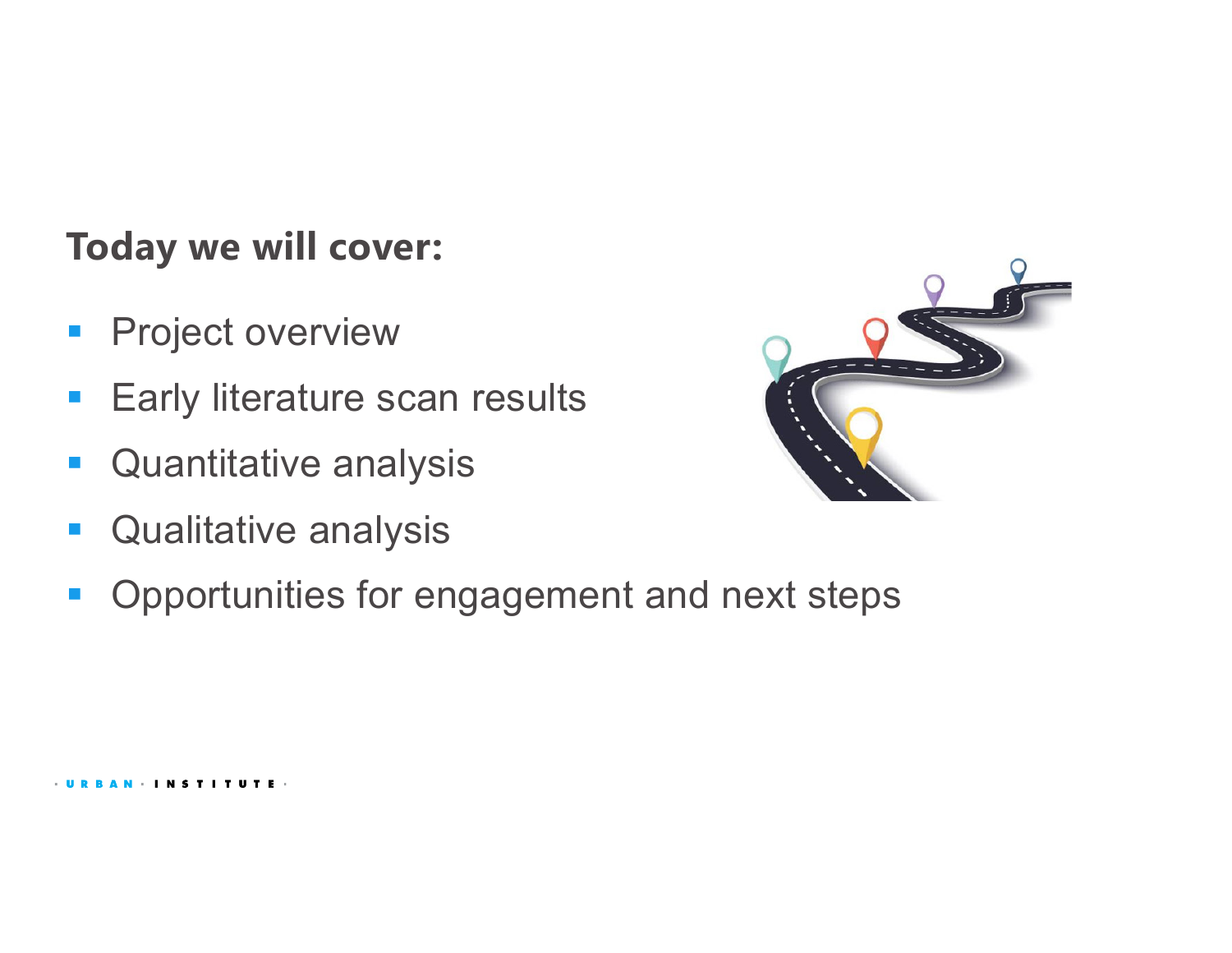### **Project Team**

### **Urban Institute**

Brigette Courtot (Project Director and Qualitative Task Leader) Lisa Dubay (Senior Advisor) Emily Johnston (Quantitative Task Leader) Eva Allen (Qualitative Team) Dulce Gonzalez (Qualitative Team) Clara Alvarez Caraveo (Research Assistant)

## **University of North Carolina at Chapel Hill**

Krista Perreira (Qualitative Task Consultant)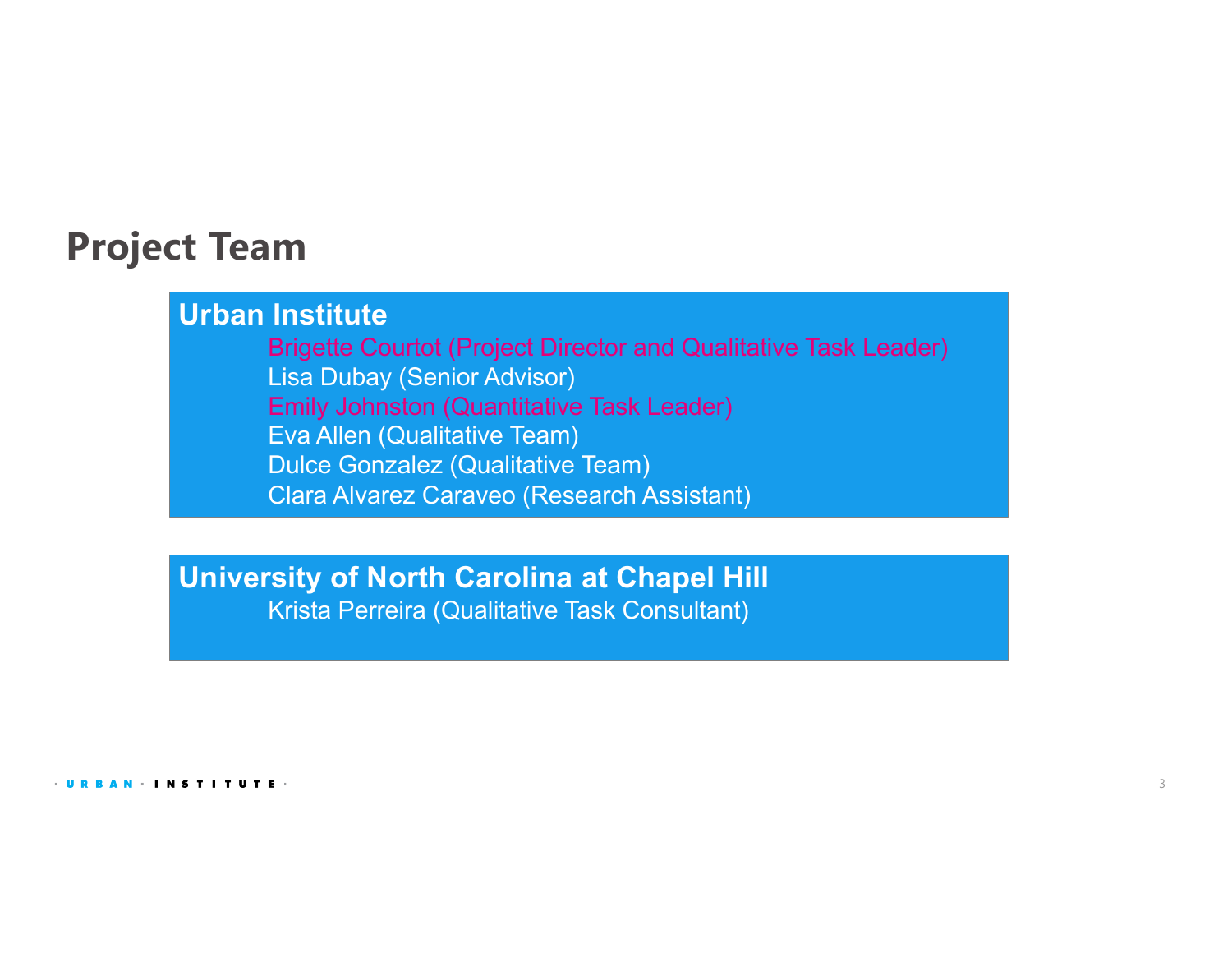## **Project Overview (Fall 2020 – Fall 2021)**

- *Primary Research Question:* Are Medicaid reforms resulting in more equitable health outcomes for North Carolinians?
- § *Mixed Methods:* Qualitative interviews and focus groups; quantitative baseline analyses
- *Intermediate Goal:* Provide information to help stakeholders understand effects of Medicaid reform and value-based care on health outcomes
- *Ultimate Goal:* Support health system reform that reduces inequities and improves population health
- *Funder:* Kate B. Reynolds Charitable Trust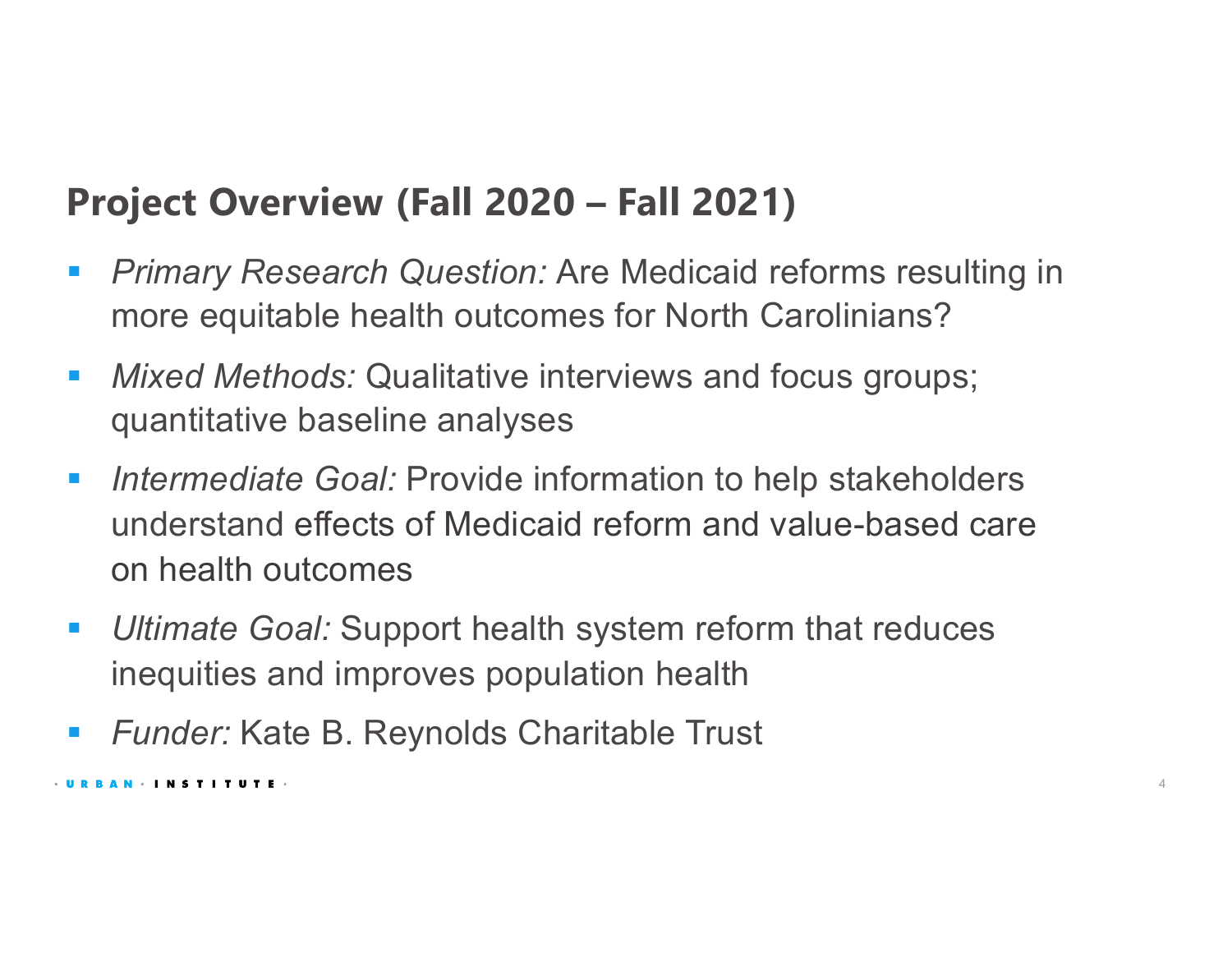### **Literature Scan: Impacts of Shift to Medicaid Managed Care (MMC) in Other States**

- **Purpose:** inform research questions and understand evidence base for disparities-focused studies of Medicaid managed care implementation
- **Focus:** quasi-experimental designs, comparisons of outcomes for Medicaid beneficiaries enrolled in MMC and those enrolled in fee-forservice Medicaid, outcomes for perinatal and child populations
- **Preliminary Findings:** mixed results (positive, negative, or neutral) related to MMC's impact on access and quality-related health outcomes
- **Observations:** focus on roll-out of MMC in the 1990s, many single county, hospital service area, or state studies, limited consideration of specific policies or practices within MMC

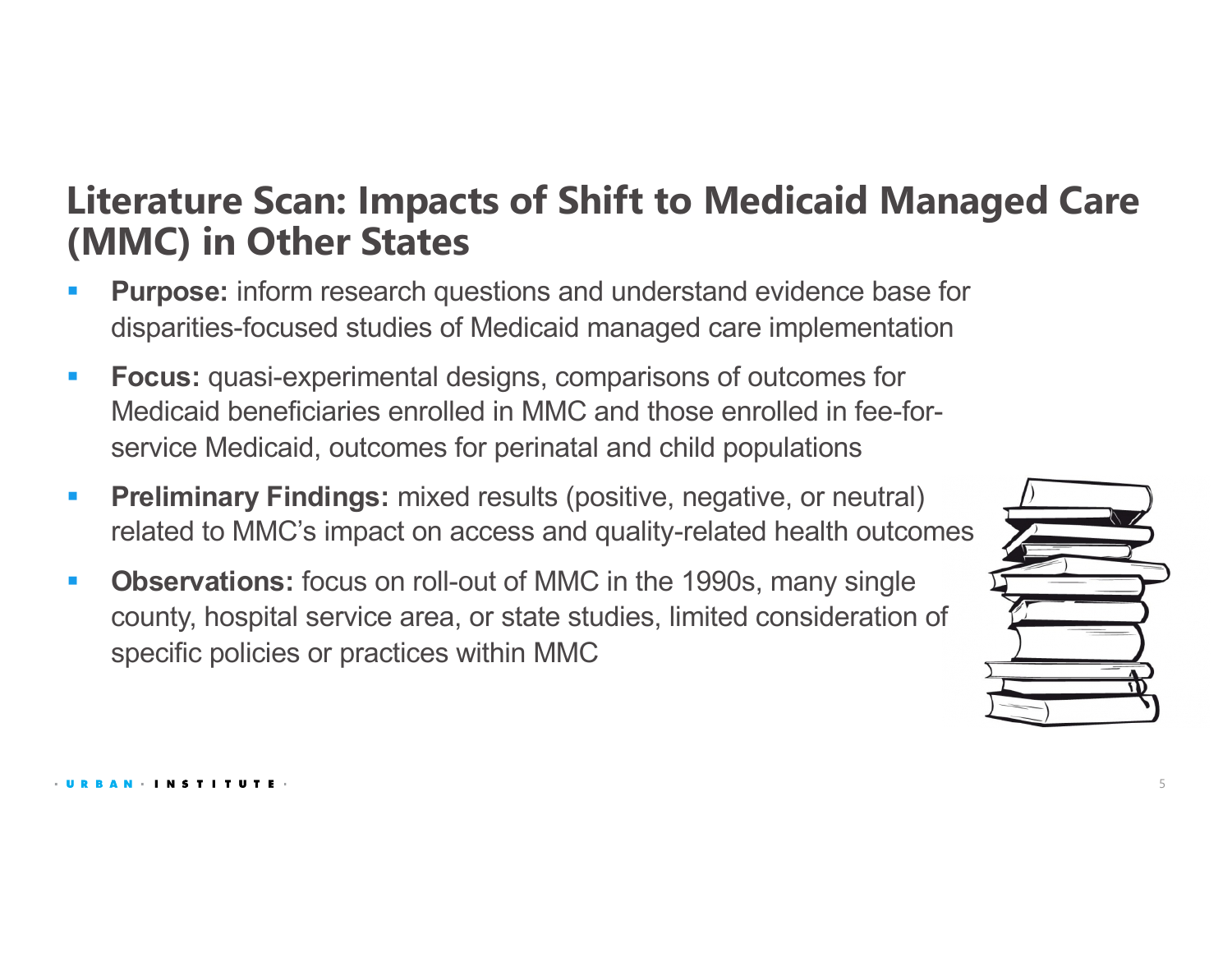# **Literature Scan: Impacts of Shift to Medicaid Managed Care**

### Perinatal health highlights

- "no evidence that the move to managed care within Medicaid resulted in improvements in prenatal care or in infant health nationally" – Kaestner, Dubay, Kenney 2005
- "black-Hispanic disparities [in infant health] widen... Our results are consistent with a risk-selection model whereby capitation incentivizes competing plans to offer better (worse) care to low- (high-) cost clients to retain (avoid) them in the future" – Kuziemko, Meckel, Rossin-Slater 2018

### Child health highlights

- "Both Medicaid HMO and PCCM plans can have important impacts on health care utilization, access, and satisfaction. Some impacts may be positive (e.g., less ED use and more outpatient provider use), although concern about increasing challenges in access to care and satisfaction is also warranted." – Baker & Afendulis 2005
- "We find evidence that MMC has the possibility to reduce racial/ethnic disparities in professional utilization. More work is needed to determine which managed care program characteristics drive this result." – Marton, Yelowitz, Shores, Talbert 2015

### MMC program features highlights

**•** "The plan that capitated primary care physicians and contracted out many administrative responsibilities to an experienced managed care organization achieved significant reductions in outpatient and professional utilization" – Marton, Yelowitz, Talbert 2014

#### · URBAN INSTITUTE ·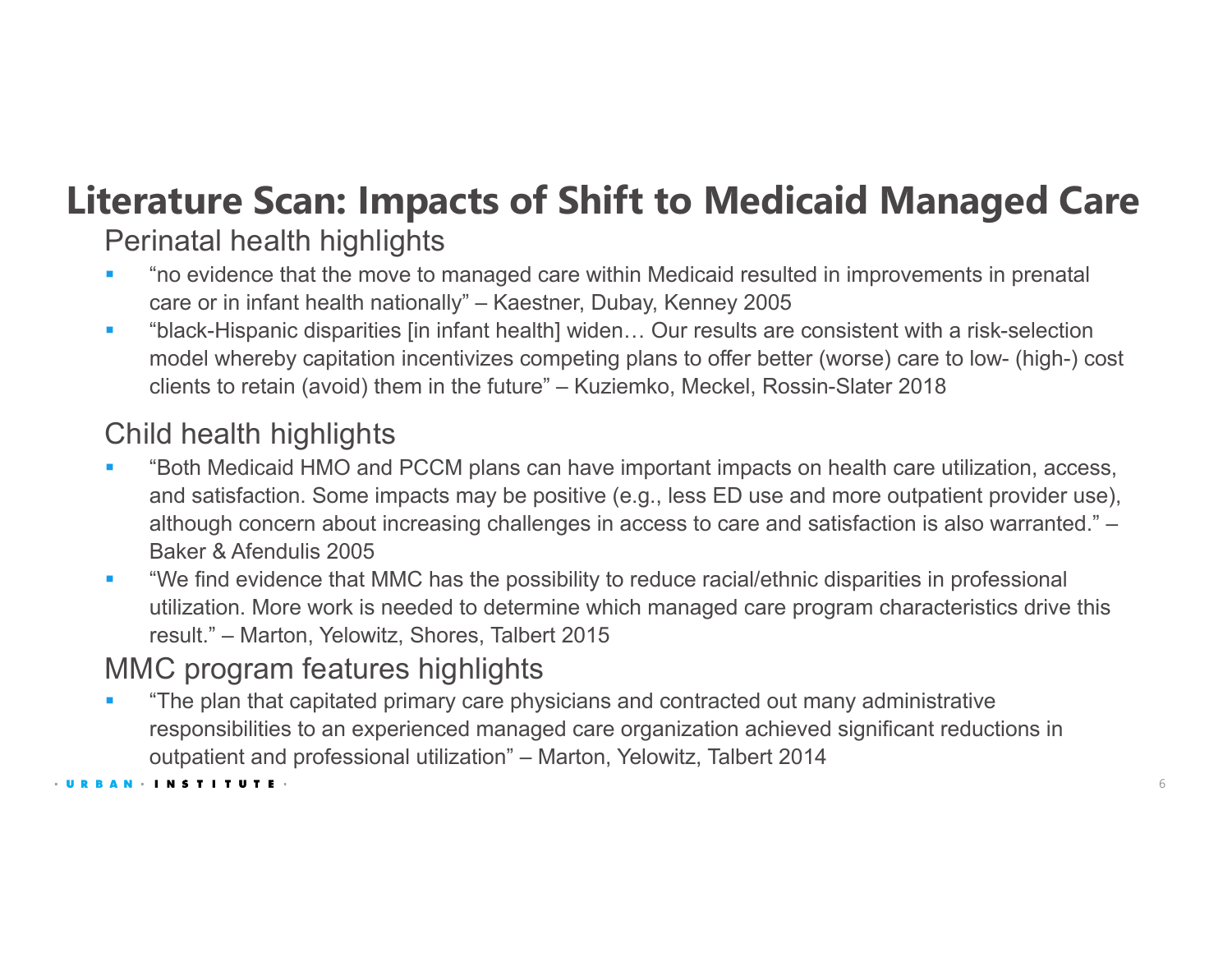## **Quantitative Analysis**

- 1. What was the state of perinatal health for **Medicaidinsured women and infants** in NC prior to Medicaid managed care transition?
	- a) Comparisons by race/ethnicity, NC county, and to other states
- 2. What was the state of child health for **Medicaid-insured children** in NC prior to Medicaid managed care transition?
	- a) Comparisons by race/ethnicity, urban/rural, and to other states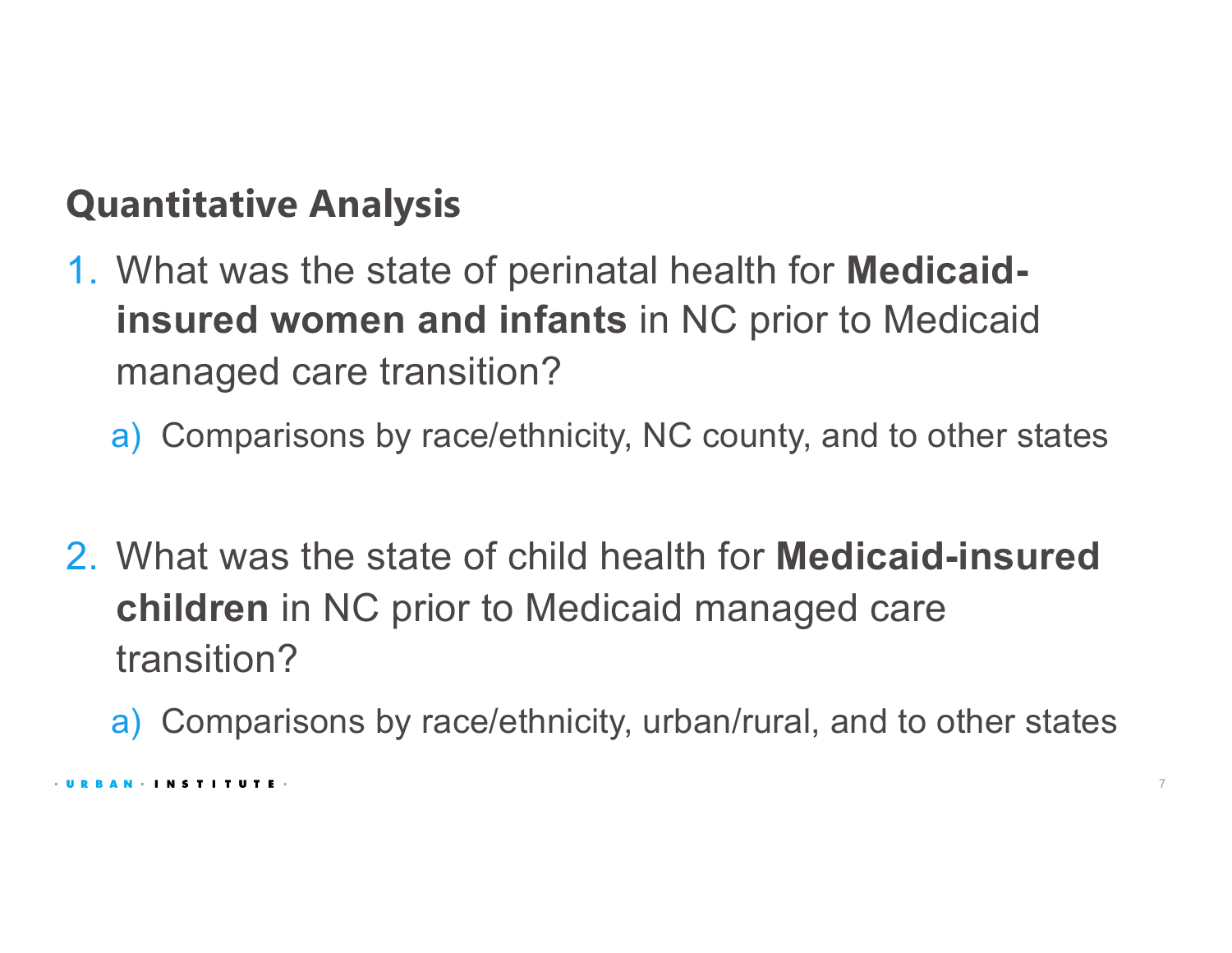## **Quantitative Analysis**

- **Pregnant women, new mothers, and infants** 
	- § Pregnancy Risk Assessment Monitoring System (PRAMS) 2014-2018
		- Survey of women's experiences before, during, and after pregnancy linked to birth certificates
		- Prenatal care initiation, pregnancy intention, postpartum visit receipt, maternal smoking behavior, low birthweight, preterm birth, and postpartum contraception use
	- Vital Statistics Natality Records from CDC WONDER
		- Publicly available state and county-level birth certificate data
		- Low birthweight, preterm birth, c-section delivery, payer at delivery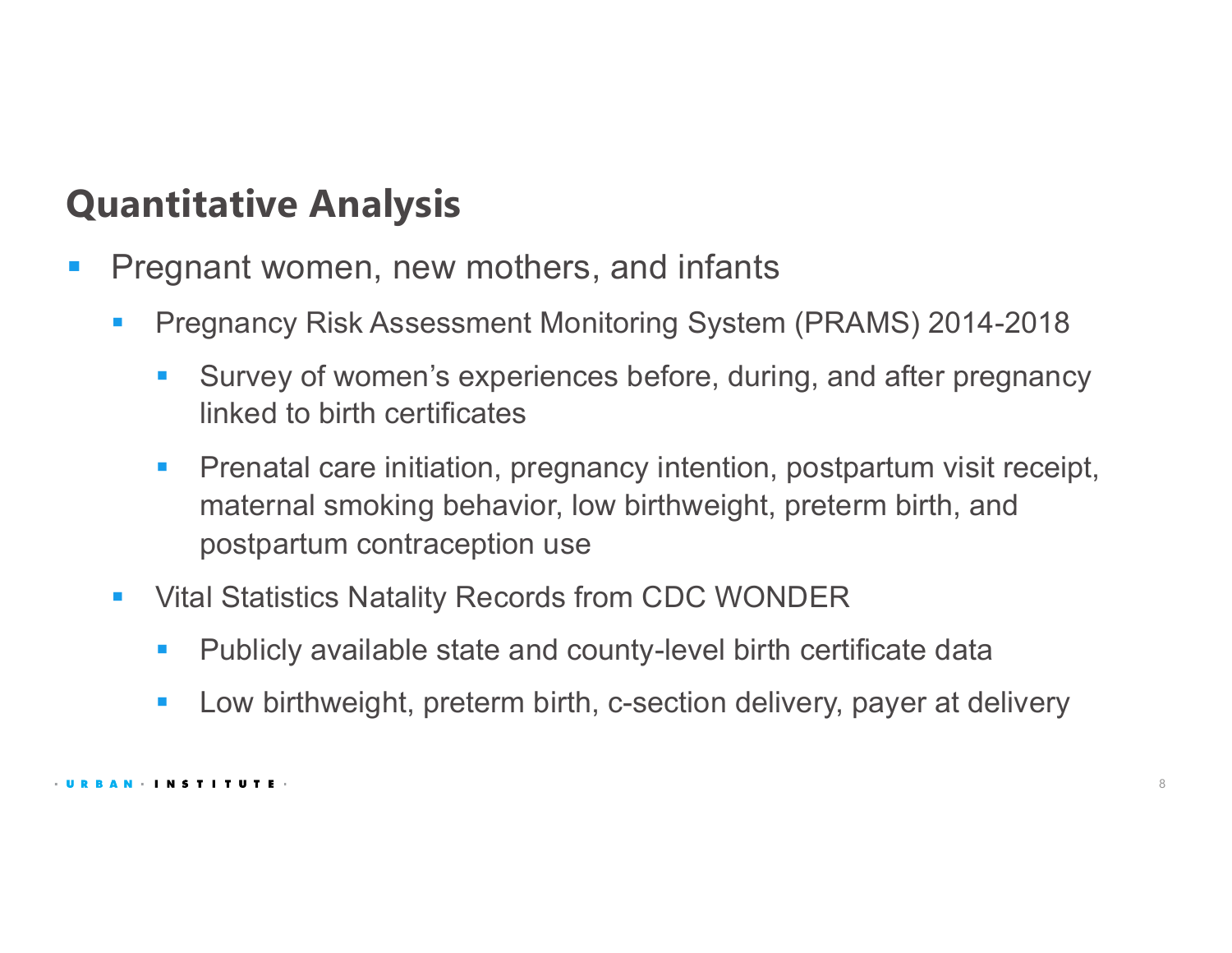### **Quantitative Analysis**

- Child health
	- National Survey of Children's Health (NSCH) 2016-2019
		- Survey of child health and well-being
		- Health status, access to care, prevalence of special health care needs, experiences in health system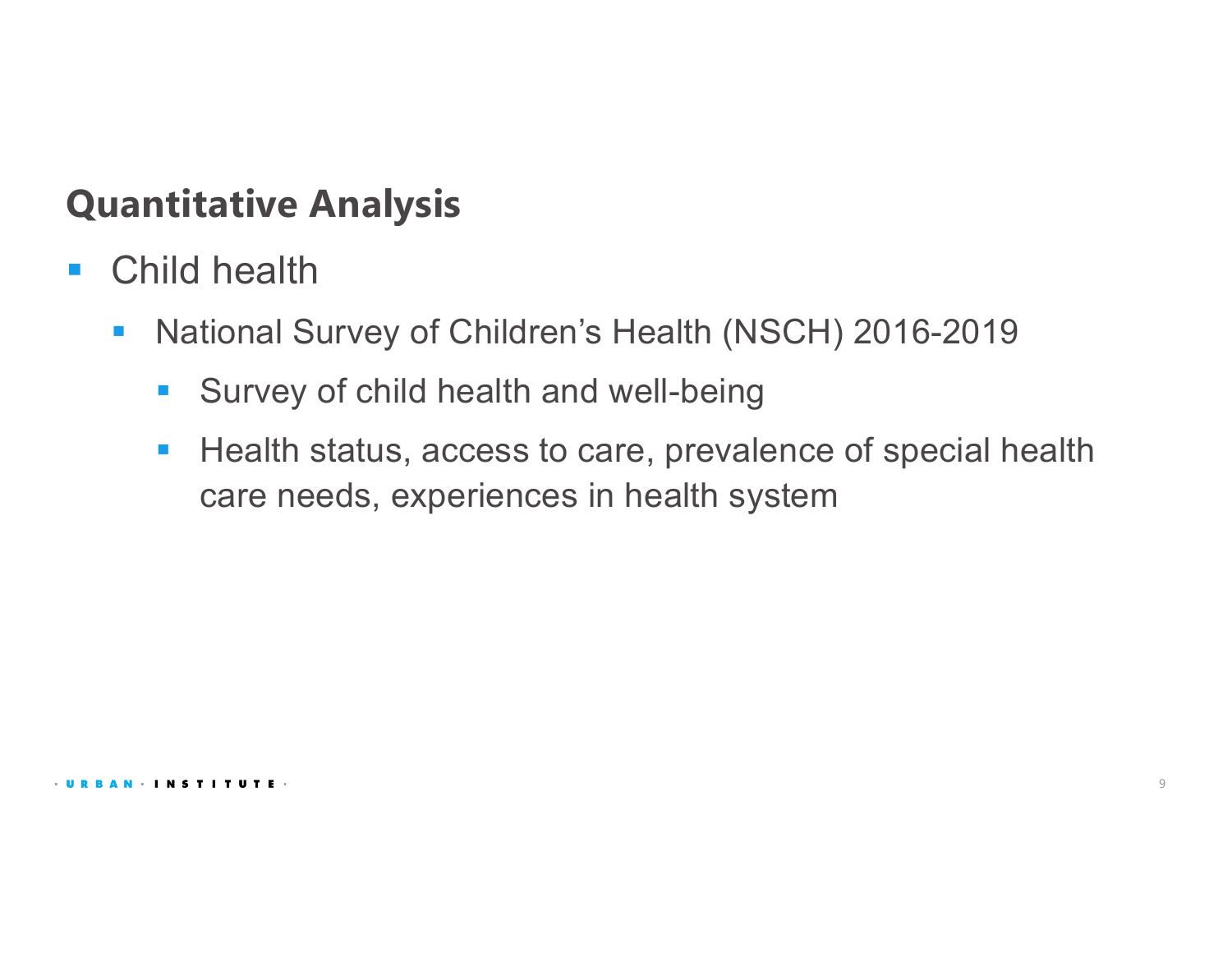## **Qualitative Analysis**

- Beneficiary and provider perspectives on how shift to Medicaid managed care is affecting patient outcomes
- Two rounds of pre-implementation data collection
	- Stakeholder interviews
	- § Beneficiary focus groups/interviews
- Virtual with statewide scope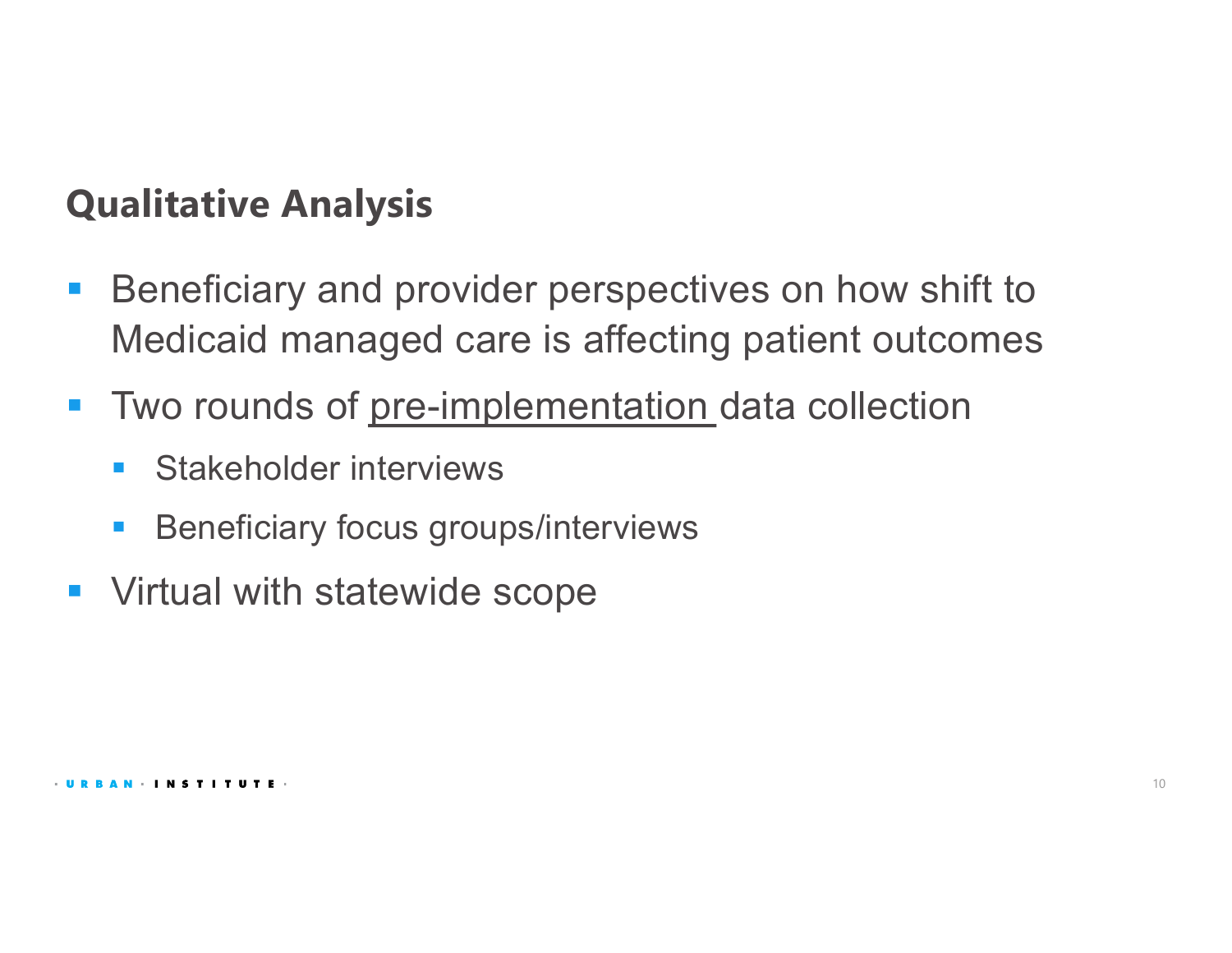## **Stakeholder Interviews (Winter 2020-21)**

- Medicaid officials, MCOs and other implementation contractors, provider associations, consumer advocates, CBOs working on outreach/education (and more)
- Example research questions:
	- What outreach and enrollment strategies is the state planning to implement to enroll beneficiaries in managed care plans?
	- **How is the COVID-19 pandemic informing design and implementation of managed care?**
	- What concerns do stakeholders have related to the implementation of Medicaid managed care? What opportunities does the transition to Medicaid managed care generate?
	- **How do providers expect the Medicaid managed care transition to affect the way they practice?**
	- **How do stakeholders expect the Medicaid managed care transition to affect health equity for** perinatal and child health?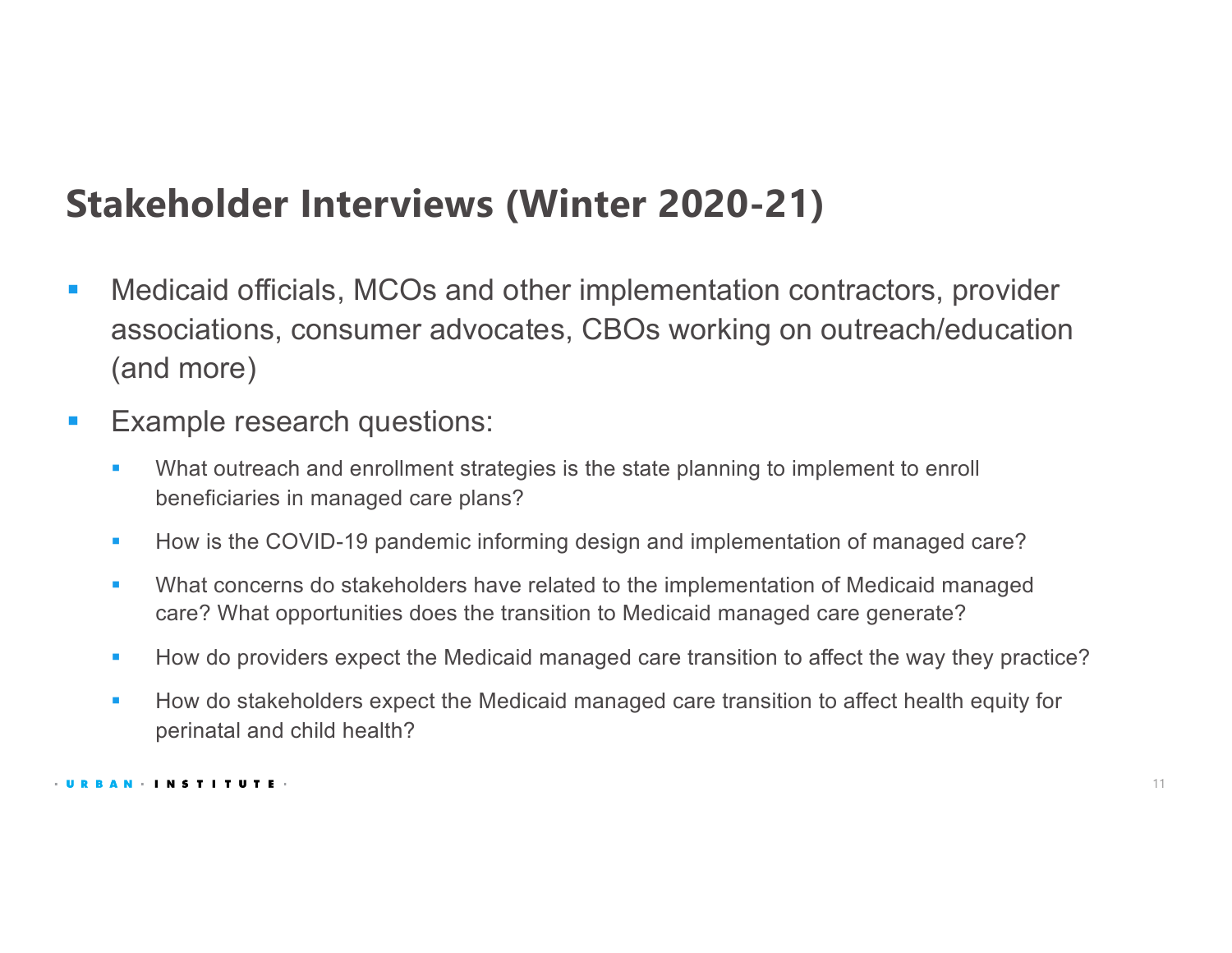## **Beneficiary Focus Groups/Interviews (Spring 2021)**

- **Target populations: pregnant women, parents of children with** special health care needs, people with chronic conditions
- Small group discussions or 1-on-1 interviews with beneficiaries from communities around the state
- Example research questions:
	- What are beneficiaries' impressions of access and quality of care under the current health care delivery system? What is going well, and what needs to be improved?
	- **EXT** How do beneficiaries expect the way they get health care to change with the implementation of Medicaid managed care?
	- Where are beneficiaries getting information about the transition to managed care? How helpful is that information? What questions or concerns do they have?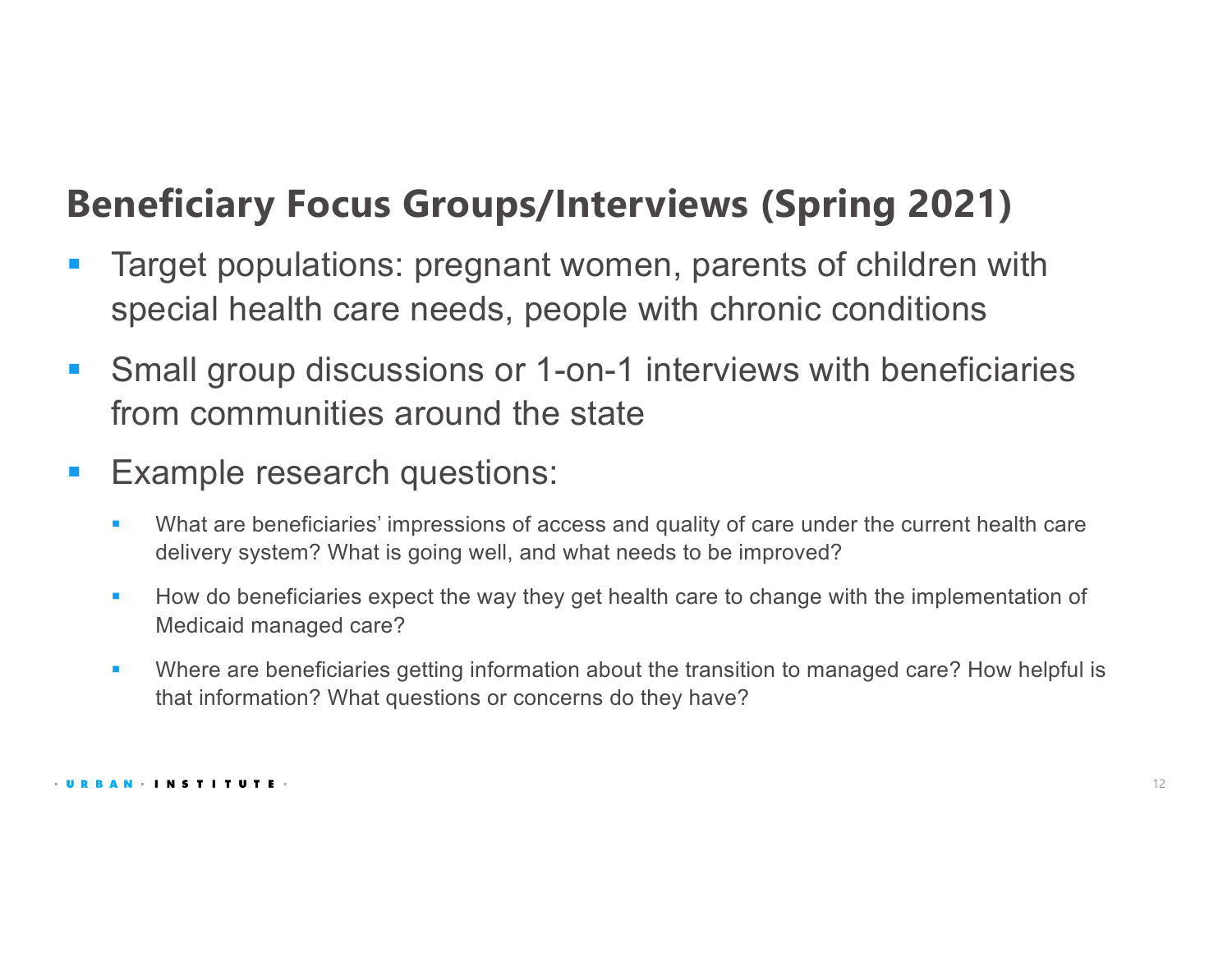## **Opportunities for Engagement and Next Steps**



- Feedback on more specific research questions
- Connections to stakeholders, especially for qualitative data collection from beneficiaries
	- Partner w/CBOs to help plan our focus groups/interviews